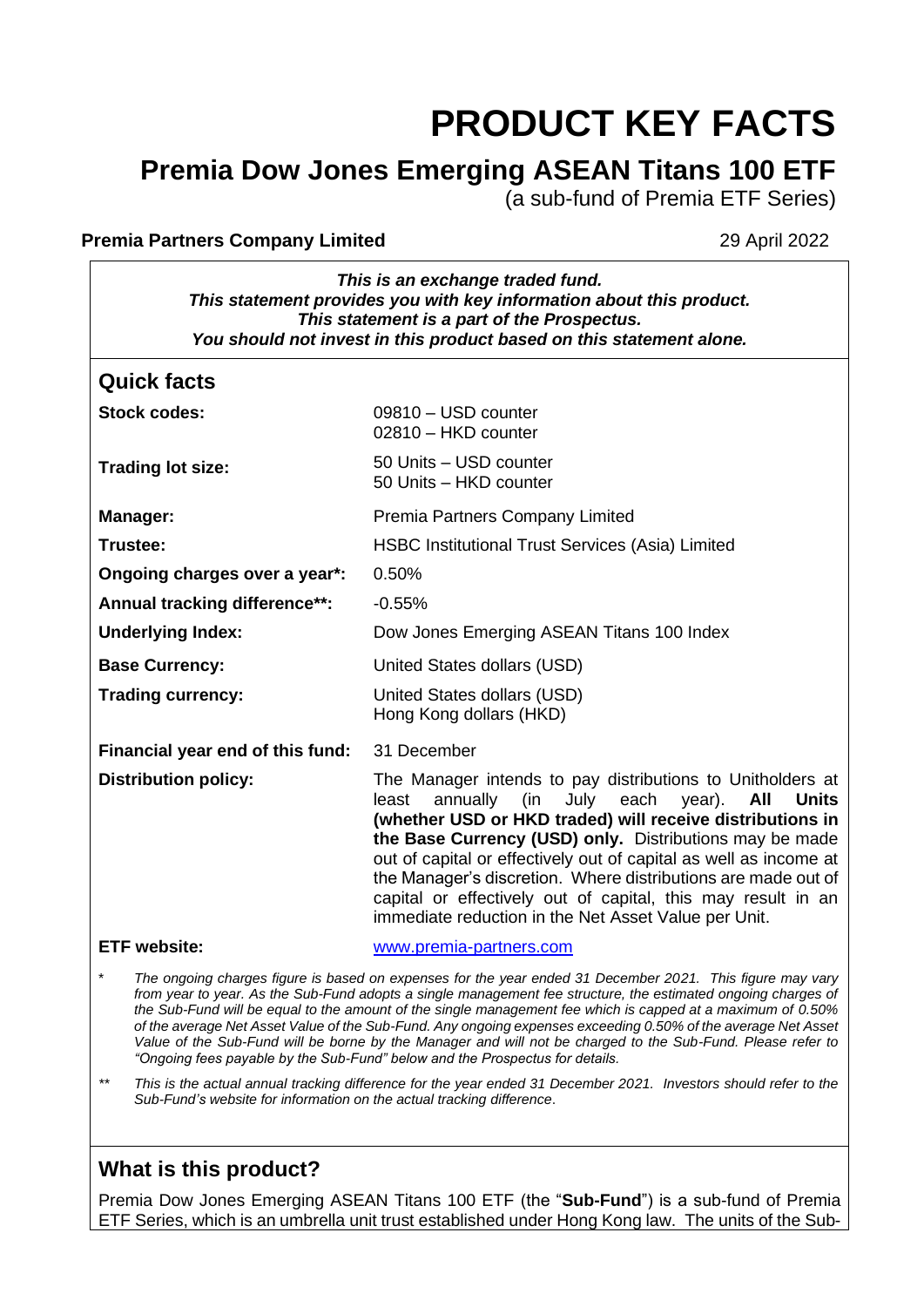Fund ("**Units**") are listed on The Stock Exchange of Hong Kong Limited (the "**SEHK**"). These Units are traded on the SEHK like listed stocks. The Sub-Fund is a passively managed index tracking exchange traded fund under Chapter 8.6 of the Code on Unit Trusts and Mutual Funds (the "**Code**").

## **Objective and investment strategy**

#### **Objective**

The investment objective of the Sub-Fund is to provide investment results that, before fees and expenses, closely correspond to the performance of the Dow Jones Emerging ASEAN Titans 100 Index (the "**Index**").

#### **Strategy**

In seeking to achieve the Sub-Fund's investment objective, the Manager will use an optimised representative sampling strategy by investing, directly or indirectly, in a representative sample of the securities in the Index that collectively reflects the investment characteristics of the Index. The Sub-Fund may or may not hold all of the securities that are included in the Index, and may hold Securities which are not included in the Index, provided that these collectively feature a high correlation with the Index.

The Sub-Fund may invest up to 100% of its Net Asset Value directly in equity securities listed on stock exchanges in Indonesia, Malaysia, the Philippines, Thailand, Vietnam and other Association of South East Asian Nations (ASEAN) member countries such as Singapore

The Sub-Fund may also invest in money market funds and in cash deposits for cash management purposes although such investments are not anticipated to exceed 5% of the Net Asset Value of the Sub-Fund.

Currently, the Manager has no intention to invest the Sub-Fund in any physical commodities or financial derivative instruments (including structured products or instruments) for hedging or nonhedging (i.e. investment) purposes, and will not enter into securities lending transactions, repurchase or reverse repurchase transactions and other similar over-the-counter transactions. The Manager will seek the prior approval of the SFC (to the extent required under applicable regulatory requirements) and provide at least one month's prior notice to Unitholders (or such shorter notice period as may be permitted under applicable regulatory requirements) before the Manager engages in any such investments.

The investment strategy of the Sub-Fund is subject to the investment and borrowing restrictions set out in the Prospectus.

#### **Index**

The Index is a float adjusted market capitalisation weighted index which measures the performance of 100 of the largest stocks from five of the Association of South East Asian Nations (ASEAN) countries, namely Indonesia, Malaysia, Philippines, Thailand and Vietnam. The Index is compiled and published by S&P Dow Jones Indices ("**S&P**" or the "**Index Provider**"). The Manager (and each of its Connected Persons) is independent of the Index Provider.

The Index is a net total return index. A net total return index calculates the performance of the index constituents on the basis that any dividends or distributions are reinvested after the deduction of any withholding taxes that may apply. The Index is denominated and quoted in USD.

As at 29 March 2022, it comprised 100 constituent stocks with float market capitalisation of approximately USD427.49 billion. The Index was launched on 29 May 2018 and had a base level of 100 on 19 March 2010.

You can obtain the most updated list of the constituents of the Index and additional information of the Index from the website of the Index Provider at [www.spindices.com.](http://www.spindices.com/)

#### **Vendor codes**

Bloomberg: DJSEA1UN Index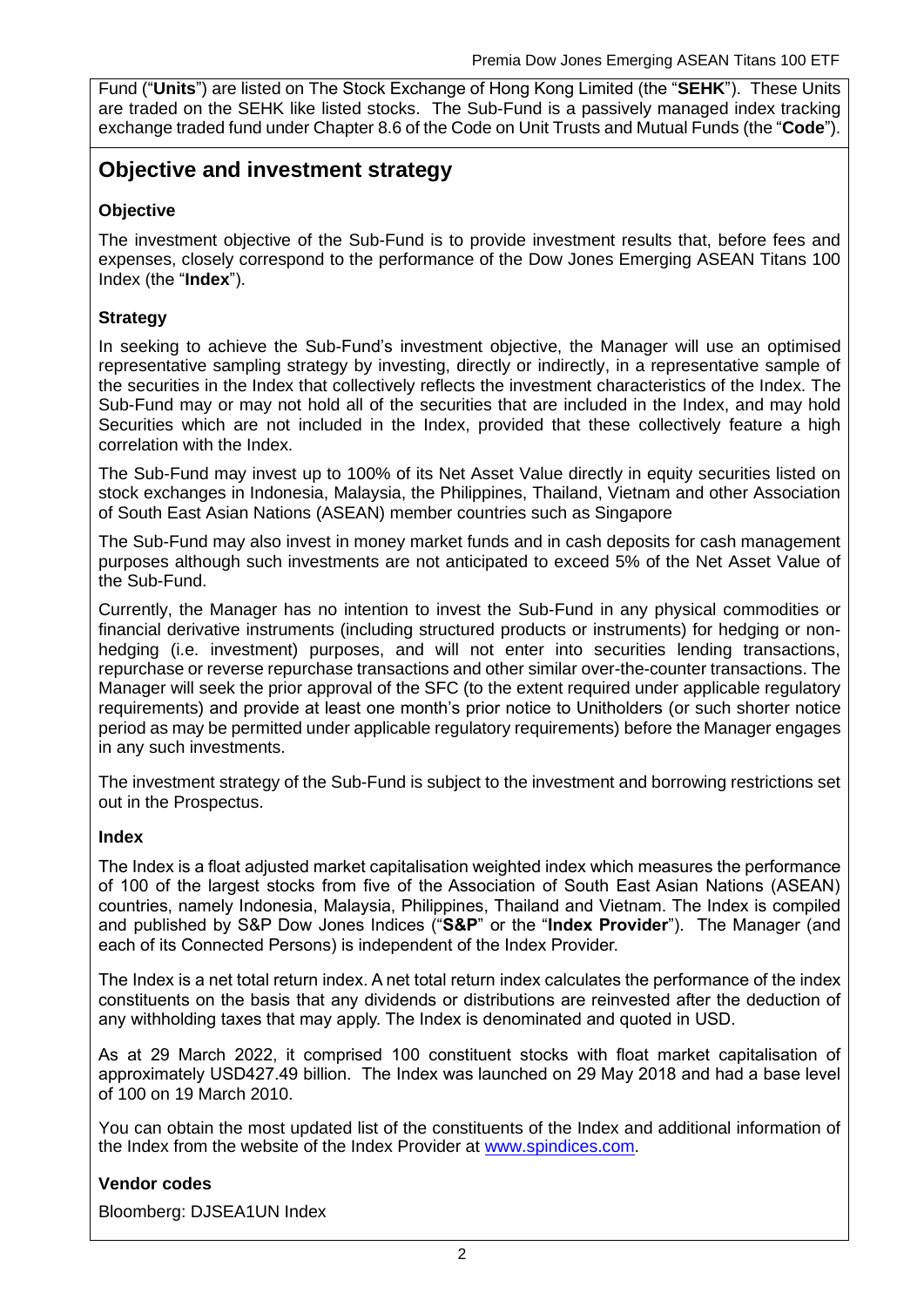## **Use of derivatives**

The fund will not use derivatives for any purposes.

### **What are the key risks?**

#### **Investment involves risks. Please refer to the Prospectus for details including the risk factors.**

#### **1. General investment risk**

• The Sub-Fund's investment portfolio may fall in value due to any of the key risk factors below and therefore your investment in the Sub-Fund may suffer losses. There is no guarantee of the repayment of principal.

#### **2. Equity market risk**

- *General risks* The Sub-Fund's investment in equity securities is subject to general market risks, whose value may fluctuate due to various factors, such as changes in investment sentiment, political and economic conditions and issuer-specific factors.
- *Southeast Asian stock exchange risks* Some Southeast Asian stock exchanges may have the right to suspend or limit trading in any security traded on the relevant exchange. The government or the regulators may also implement policies that may affect the financial markets. All these may have a negative impact on the Sub-Fund.

#### **3. Southeast Asian concentration and emerging market risk**

- The Sub-Fund's investments are concentrated in the five Southeast Asian countries (Indonesia, Malaysia, the Philippines, Thailand and Vietnam). The value of the Sub-Fund may be more volatile than that of a fund having a more diverse portfolio of investments.
- The Sub-Fund invests in emerging markets which may involve increased risks and special considerations not typically associated with investment in more developed markets, such as liquidity risks, currency risks/control, political, policy and economic uncertainties, legal, regulatory and taxation risks, settlement risks, custody risk and the likelihood of a high degree of volatility, and the value of the Sub-Fund may be more susceptible to adverse events relating to these risks affecting these countries.
- Some Southeast Asian countries prohibit or restrict foreign investment, or the repatriation of income, capital or the proceeds from sale of Securities. The Sub-Fund may incur higher costs investing in these countries. These restrictions may limit the Sub-Fund's ability to invest in these countries, delay the investment or repatriation of capital of the Sub-Fund and impact the Sub-Fund's ability to track the performance of the Index.

#### **4. Foreign exchange risk**

• Underlying investments of the Sub-Fund may be denominated in currencies other than the base currency of the Sub-Fund. The Net Asset Value of the Sub-Fund may be affected unfavourably by fluctuations in the exchange rates between these currencies and the base currency and by changes in exchange rate controls.

#### **5. Distributions out of or effectively out of capital risks**

• Payment of dividends out of capital or effectively out of capital amounts to a return or withdrawal of part of an investor's original investment or from any capital gains attributable to that original investment. Any such distributions may result in an immediate reduction in the Net Asset Value per Unit of the Sub-Fund.

#### **6. Other currency distributions risk**

• Investors should note that all Units will receive distributions in the Base Currency (USD) only. In the event that the relevant Unitholder has no USD account, the Unitholder may have to bear the fees and charges associated with the conversion of such distribution from USD to HKD or any other currency. The Unitholder may also have to bear bank or financial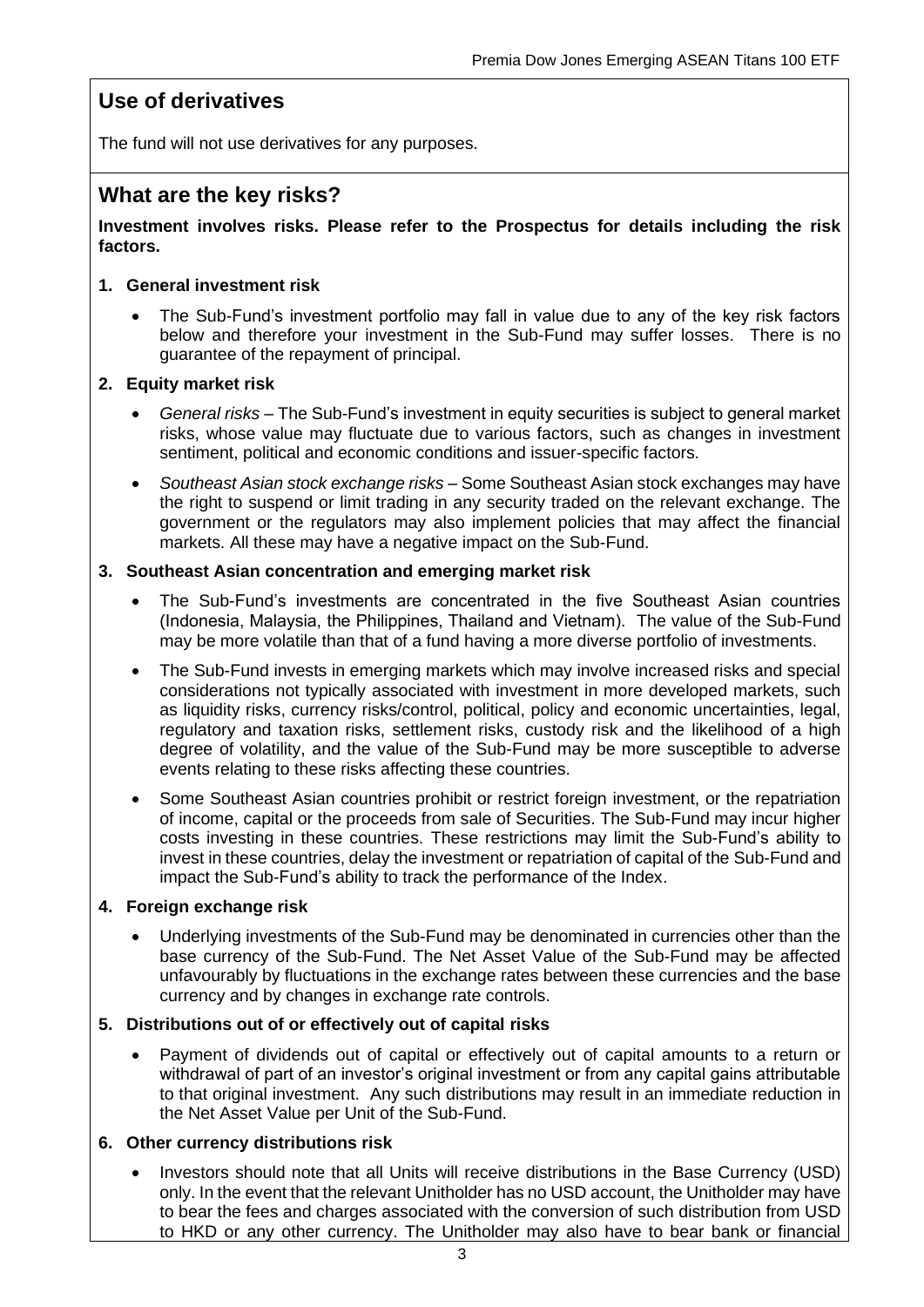institution fees and charges associated with the handling of the distribution payment. Unitholders are advised to check with their brokers regarding arrangements for distributions.

#### **7. Passive investments risk**

• The Sub-Fund is passively managed and the Manager will not have the discretion to adapt to market changes due to the inherent investment nature of the Sub-Fund. Falls in the Index are expected to result in corresponding falls in the value of the Sub-Fund.

#### **8. Tracking error risk**

The Sub-Fund may be subject to tracking error risk, which is the risk that its performance may not track that of the Index exactly. This tracking error may result from the investment strategy used and/or fees and expenses. The Manager will monitor and seek to manage such risk and minimise tracking error. There can be no assurance of exact or identical replication at any time of the performance of the Index.

#### **9. Trading risks**

- The trading price of Units on the SEHK is driven by market factors such as the demand and supply of Units. Therefore, the Units may trade at a substantial premium or discount to the Sub-Fund's Net Asset Value.
- As investors will pay certain charges (e.g. trading fees and brokerage fees) to buy or sell Units on the SEHK, investors may pay more than the Net Asset Value per Unit when buying Units on the SEHK, and may receive less than the Net Asset Value per Unit when selling Units on the SEHK.

#### **10. Trading differences risks**

- As the stock exchanges on which the Index constituents are listed may be open when Units in the Sub-Fund are not priced, the value of the securities in the Sub-Fund's portfolio may change on days when investors will not be able to purchase or sell the Sub-Fund's Units.
- Differences in trading hours between the stock exchanges on which the Index constituents are listed and the SEHK may also increase the level of premium or discount of the Unit price to Sub-Fund's Net Asset Value.

#### **11. Dual counter risks**

• If there is a suspension of the inter-counter transfer of units between the counters and/or any limitation on the level of services by brokers and CCASS participants, unitholders will only be able to trade their units in one counter only, which may inhibit or delay an investor dealing. The market price of units traded in each counter may deviate significantly. As such, investors may pay more or receive less when buying or selling Units traded in one counter than the equivalent amount in the currency of another counter if the trade of the relevant Units took place on that other counter.

#### **12. Termination risks**

The Sub-Fund may be terminated early under certain circumstances, for example, where the Index is no longer available for benchmarking or if the size of the Sub-Fund falls below HKD100 million. Investors may not be able to recover their investments and suffer a loss when the Sub-Fund is terminated.

#### **13. Reliance on market maker and liquidity risks**

• Although the Manager will ensure that at least one Market Maker will maintain a market for the Units in each counter, and that at least one Market Maker in each counter gives not less than 3 months' notice prior to terminating market making arrangement under the relevant market maker agreement, liquidity in the market for Units may be adversely affected if there is no or only one Market Maker for the Units. There is also no guarantee that any market making activity will be effective.

#### **14. Custodian Risk**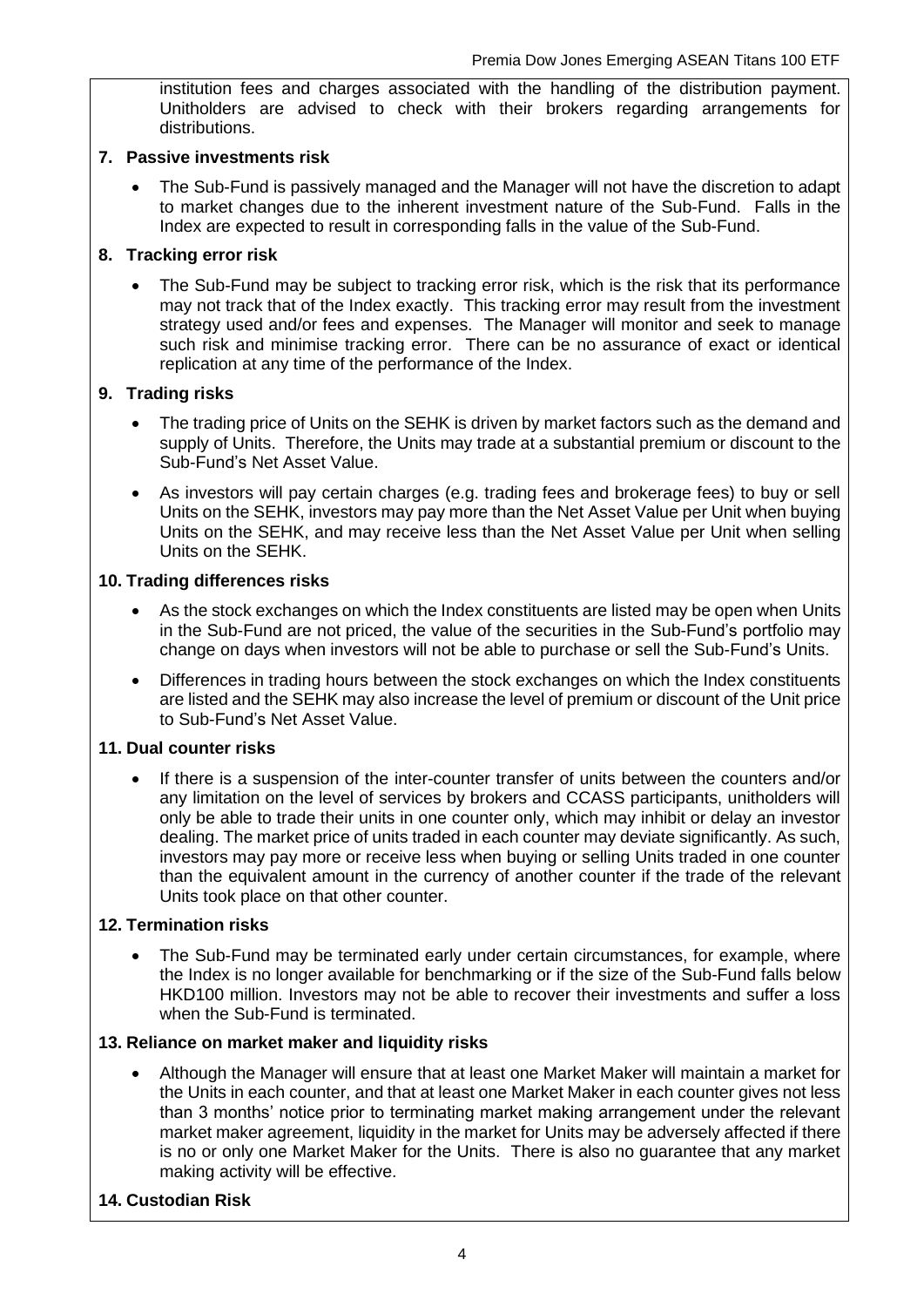• The Sub-Fund's investments may be registered in the name of a sub-custodian where, due to the nature of the laws or market practice of jurisdictions, it is common market practice or not feasible to do otherwise and may be exposed to risk in circumstances whereby the custodian will have no liability. Such investments may not be segregated from the subcustodian's own investments and in the event of default or fraud of such sub-custodian, the Sub-Fund's assets may not be protected and may be irrecoverable by the Sub-Fund.



- Past performance information is not indicative of future performance. Investors may not get back the full amount invested.
- The computation basis of the performance is based on the calendar year end, NAV-To-NAV, with dividend reinvested.
- These figures show by how much the Sub-Fund increased or decreased in value during the calendar year being shown. Performance data has been calculated in USD including ongoing charges and excluding your trading costs on SEHK.
- Fund launch date: 1 August 2018

## **Is there any guarantee?**

The Sub-Fund does not have any guarantees. You may not get back the amount of money you invest.

## **What are the fees and charges?**

Please refer to the section entitled "Fees and Expenses" of the Prospectus for details of other fees and expenses.

#### **Charges incurred when trading the Sub-Fund on the SEHK**

| <b>Fees</b>             | What you pay                                 |
|-------------------------|----------------------------------------------|
| Brokerage fee           | Market rates                                 |
| <b>Transaction levy</b> | $0.0027\%$ <sup>1</sup> of the trading price |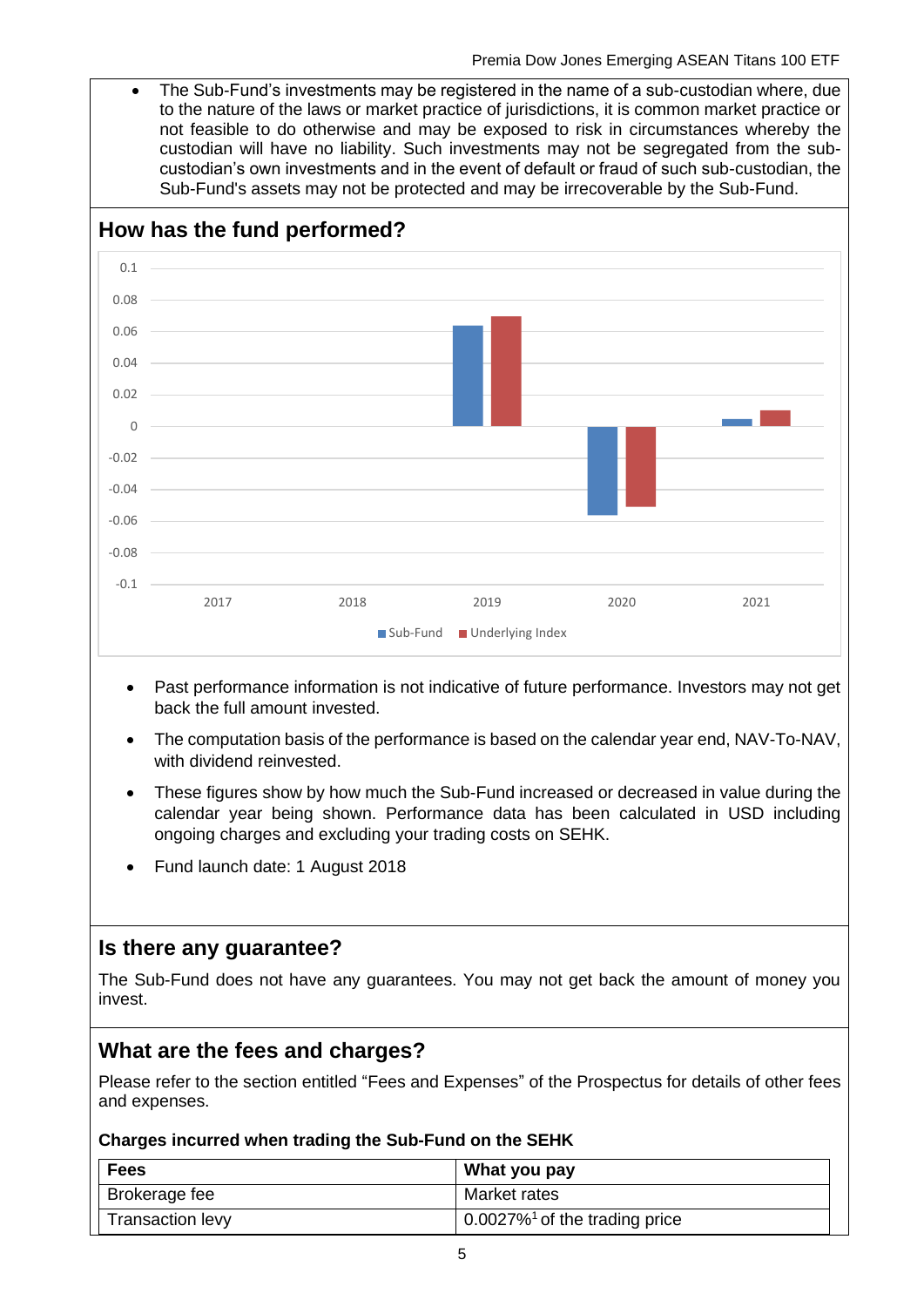| Trading fee                                  | 0.005% <sup>2</sup> of the trading price           |
|----------------------------------------------|----------------------------------------------------|
| Financial Reporting Council transaction levy | $\vert$ 0.00015% <sup>3</sup> of the trading price |
| Stamp duty                                   | Nil                                                |
| Inter-counter transfer fee                   | $HKD5$ per instruction <sup>4</sup>                |

*<sup>1</sup> Transaction levy of 0.0027% of the trading price of the Units, payable by each of the buyer and the seller.*

<sup>2</sup> *Trading fee of 0.005% of the trading price of the Units, payable by each of the buyer and the seller.*<br><sup>3</sup> Financial Peperting Council transaction low of 0.00015% of the trading price of the Units, payable

*<sup>3</sup> Financial Reporting Council transaction levy of 0.00015% of the trading price of the Units, payable by each of the buyer and the seller from 1 January 2022.*

*<sup>4</sup>HKSCC will charge each CCASS participant a fee of HKD5 per instruction for effecting an inter-counter transfer between one counter and another counter. Investors should check with their brokers regarding any additional fees.*

#### **Ongoing fees payable by the Sub-Fund**

The following expenses will be paid out of the Sub-Fund. They affect you because they reduce the Net Asset Value of the Sub-Fund which may affect the trading price.

| <b>Fees</b>                        | Annual rate (as a % of the Sub-Fund's value) |
|------------------------------------|----------------------------------------------|
| Management fee*                    | 0.50%                                        |
| Trustee fee                        | Included in the management fee               |
| Performance fee                    | Nil                                          |
| Administration and custody<br>fees | Included in the management fee               |

*\* The management fee is a single flat fee to cover all of the Sub-Fund's fees, costs and expenses (and its due proportion of any costs and expenses of the Trust allocated to it). The ongoing charges of the Sub-Fund is equal to the amount of the single management fee which is capped at a maximum of 0.50% of the average Net Asset Value of the Sub-Fund. Any increase or removal of the cap is subject to the prior approval of the SFC and one month's prior notice to Unitholders. Please refer to the Prospectus for details.*

#### **Other fees**

You may have to pay other fees when dealing in the Units of the Sub-Fund.

## **Additional information**

You can find the following information relating to the Sub-Fund (in English and in Chinese) at the following website [www.premia-partners.com](http://www.premia-partners.com/) (which has not been reviewed or approved by the SFC):

- The Prospectus including the Product Key Facts Statement (as revised from time to time)
- The latest annual audited accounts and interim half yearly unaudited report of the Sub-Fund (in English only)
- Any notices relating to material changes to the Sub-Fund which may have an impact on its investors such as material alterations or additions to the Prospectus including the Product Key Facts Statement or the constitutive documents of the Trust and/or the Sub-Fund
- Any public announcements made by the Manager in respect of the Sub-Fund, including information with regard to the Sub-Fund and the Index, the suspension of creations and redemptions of Units, the suspension of the calculation of its Net Asset Value, changes in its fees and the suspension and resumption of trading in its Units
- The near real time estimated Net Asset Value per Unit of the Sub-Fund (updated every 15 seconds throughout each dealing day) in USD and in HKD
- The last closing Net Asset Value of the Sub-Fund in USD only and the last closing Net Asset Value per Unit of the Sub-Fund in USD and in HKD
- The past performance information of the Sub-Fund